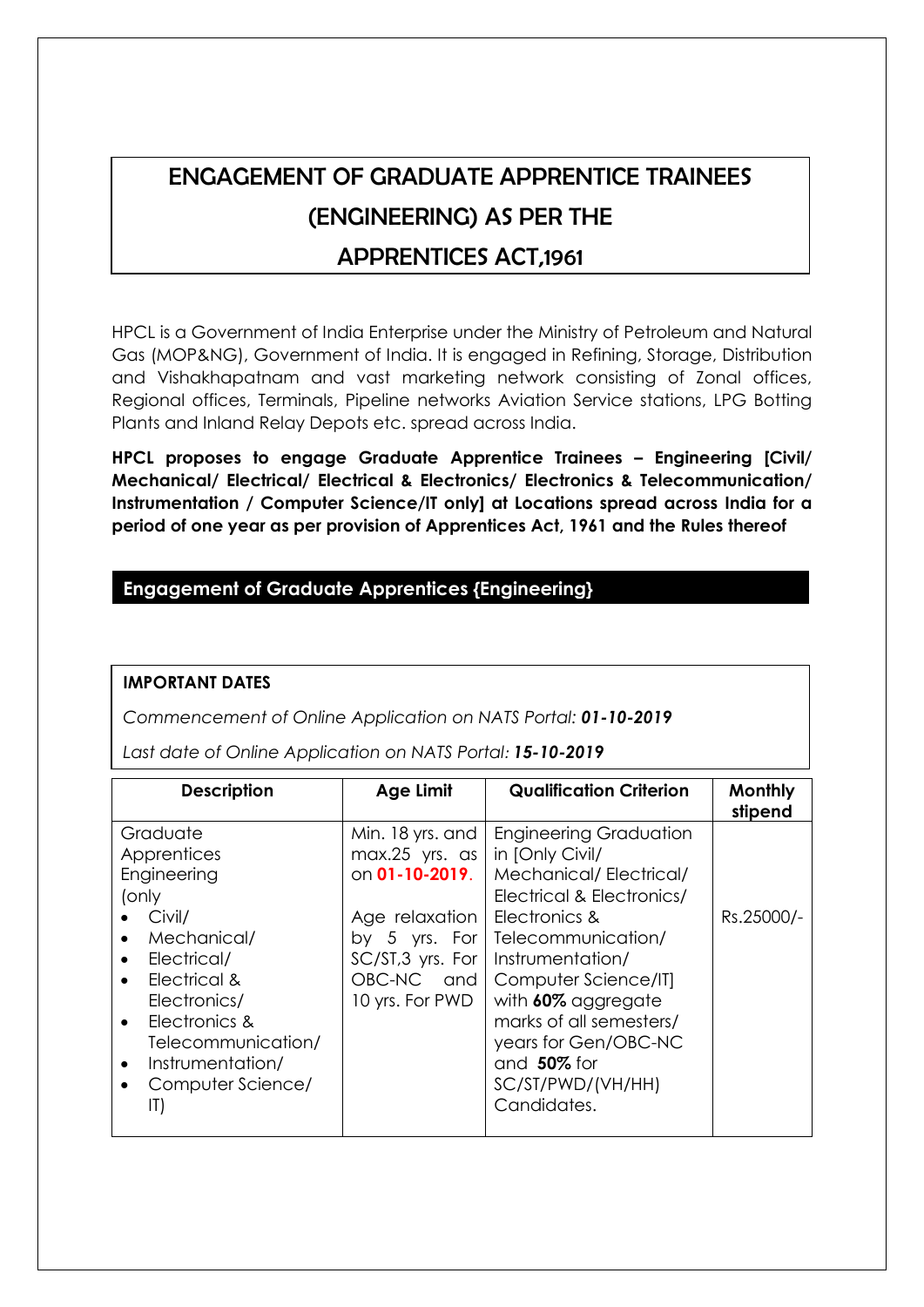# **ELIGIBILITY REQUIREMENTS:**

- Only Indian national are eligible to apply.
- Only the candidates registered and approved on the national Apprenticeship Training scheme (NATS) web portal and by BOAT will be considered for selection to undergo ONE YEAR Apprenticeship Training.
- Engineering Graduates in Civil/Mechanical/ Electrical/ Electrical & Electronics/ Electronics & Telecommunication/Instrumentation/Computer Science/ IT streams who have completed Engineering Graduation after May 2018 onwards are eligible to apply. Candidates passed out prior to May 2018 are not eligible for apprenticeship training.
- Candidates belonging to General/OBC-NC category must have 60% aggregate whereas candidates belonging to SC/ST/PWD (VH/HH) must have 50% aggregate marks in all years/semesters in qualifying examination.
- All the qualifications specified above should be recognized by Board of Technical Education/ UGC/AICTE
- Age Limit: Minimum 18 years and maximum 25 years as on **01-10-2019**. Max. Age relaxation by 5 yrs. for SC/ST, 3 yrs. for OBC and 10 yrs. for PWD (VH/HH) Candidates.
- Relaxations in Eligibility criterion, Age and Reservations will be as per Government Guidelines / Apprentices Act, 1961.
- Candidates who have been engaged previously as Apprentice or are undergoing Apprenticeship training elsewhere under the Apprentices Act, 1961 are not eligible to apply.
- Candidates who have got work experience of one year or more are not eligible to apply.
- Candidates applying for HPCL on NATS Portal after **15-10-2019** will not be considered.

### **SELECTION METHODOLOGY**

 Candidates fulfilling all the above mentioned eligibility criteria will be called for Interview. Management reserves the right to restrict the number of candidates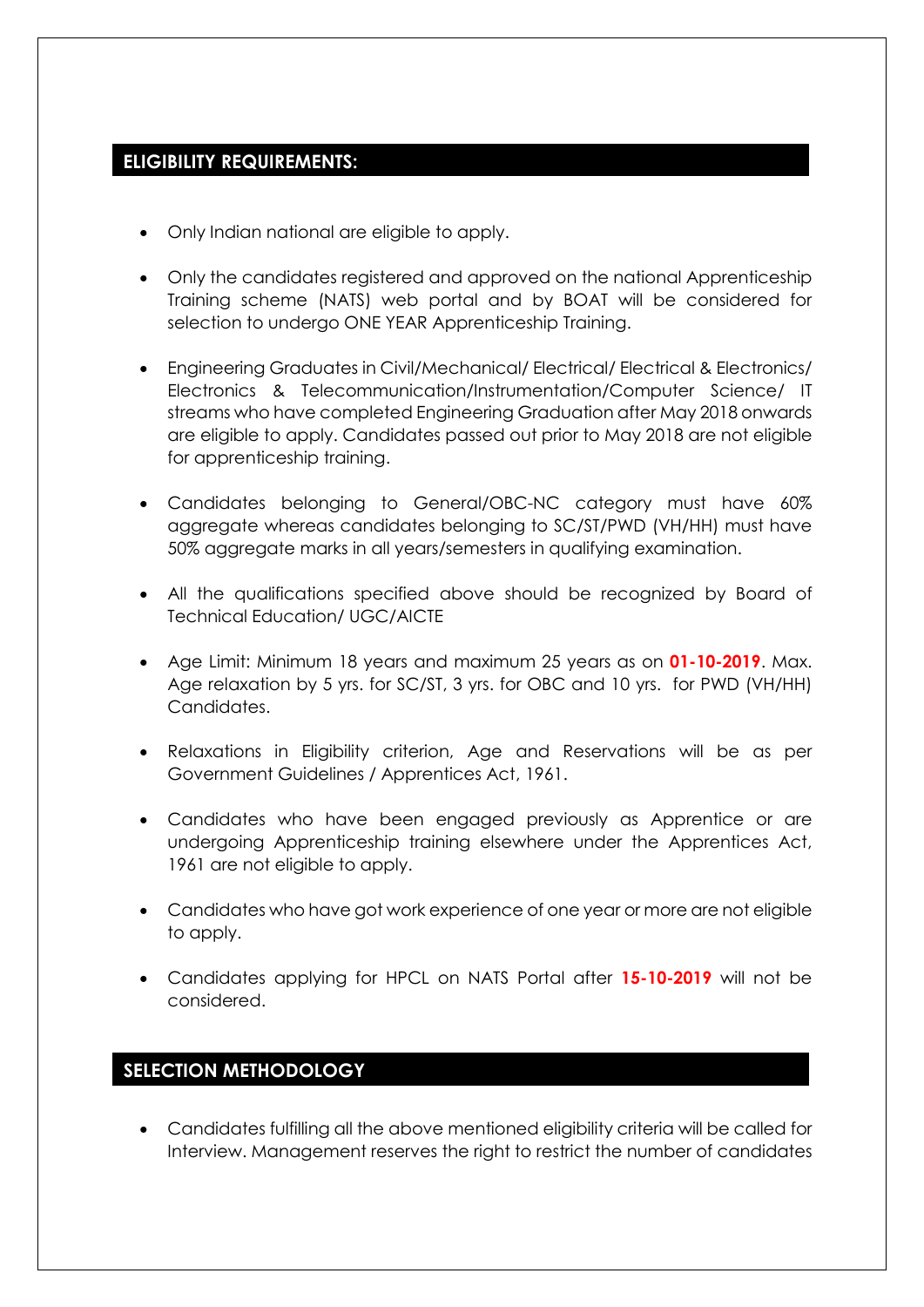to be called for **Interview which will be tentatively scheduled in the month of November/ December 2019.**

- All India merit list will be drawn basis the academic results of engineering degree and Scores in the INTERVIEW.
- Final offer for Apprenticeship Training would be subject to clearing the Medical Test as per HPCL standards and submission of all documents / certificates towards proof of Age, Qualifications, Caste, Medical certificate of PWD and medical fitness etc.., as may be applicable.

# **PROCESS TO APPLY FOR APPRENTICESHIP AT HPCL**

- Once candidates have enrolled themselves on NATS Portal, candidates log onto NATS Portal using their USER ID/Email ID and password.
- Once logged in, on the home page, candidates have to click on "ESTABLISHMENT REQUESTS" and select option "Find Establishment" from drop down menu.
- Once candidates click on "Find Establishment", the page appears with two "Search Criterions", i.e. Options to search by 1) Preferences and 2) Establishment Name.
- Among the search criterion options select Establishment Name, candidates need to type Hindustan Petroleum Corporation Limited and click on option "Search".
- Once candidates click on search, apprentice vacancies at Hindustan Petroleum Corporation Limited appears. Candidates need to Click on establishment name "Hindustan Petroleum Corporation Limited" and select "Apply" button.
- Once candidates click on "Apply" button a message appears as given below "Successfully applied for the training position".
- The candidates can confirm if they applied for the establishment by checking under the tab Establishment Requests.

### **IMPORTANT POINTS TO NOTE**

 HPCL does not give any commitment/assurance on providing permanent/temporary employment to Apprentices on successful completion of Apprenticeship period.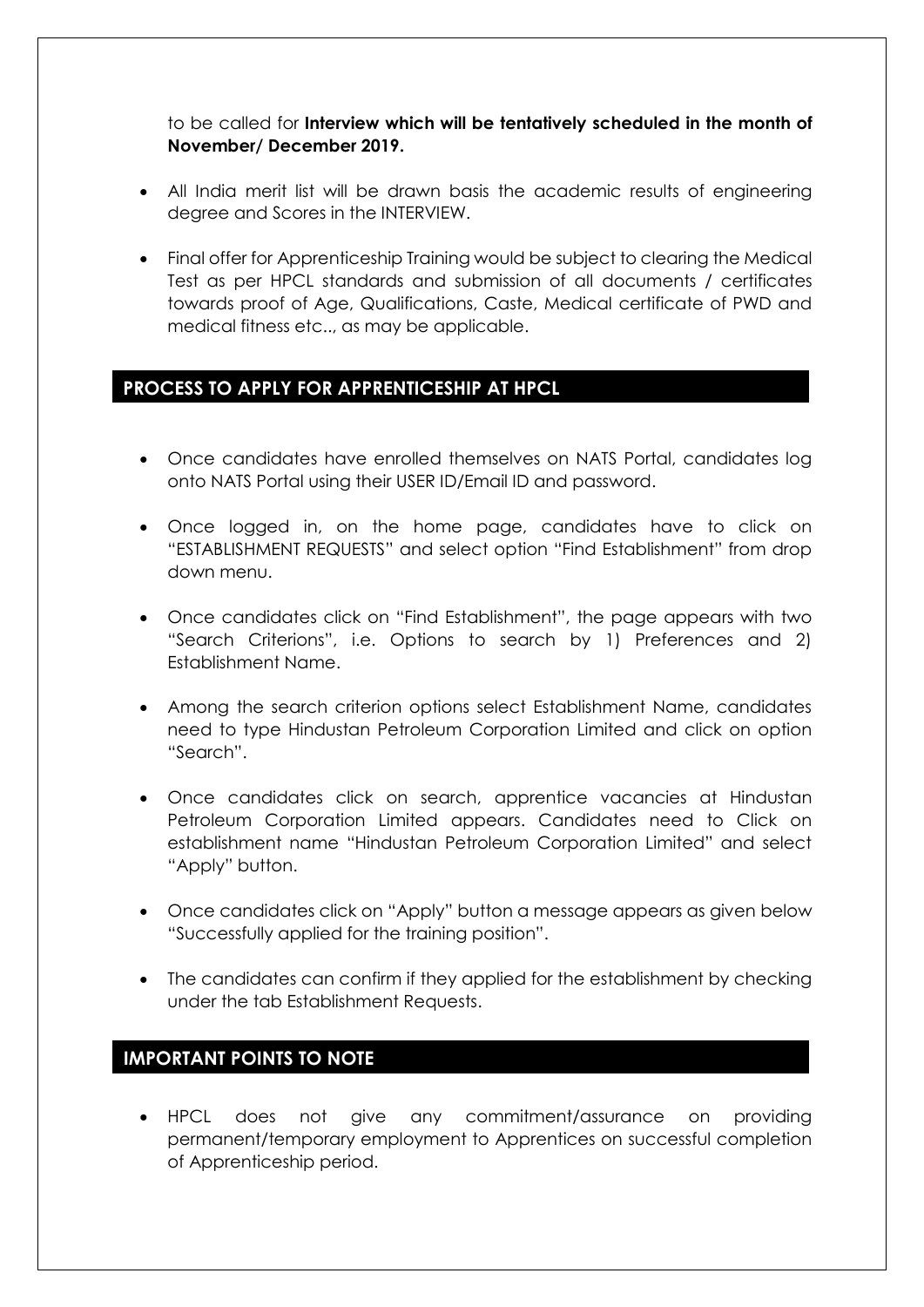- *The Apprentices who would successfully complete the period of apprenticeship training in the Corporation would be accorded relaxation / preference in the Recruitment norms. Such relaxation would be accorded in two stages i.e. (i) with regard to relaxation in age while computing the eligibility of a candidate (Graduate Apprentice Trainee) to the extent of the period for which the concerned applicant Graduate Apprentice Trainee had undergone Graduate Apprenticeship training in any of the Corporation's establishment, not exceeding one year and (ii) according additional 5% of the marks, such apprentice secures in the entrance/GATE exam, and reckoning such grace marks alongwith the marks secured by the candidates in the entrance/GATE exam for the purpose of shortlisting of the candidates for subsequent stage of selection. It is clarified that mere successful completion of Apprenticeship Training in the Corporation would not accord any right of recruitment / selection, save and except the relaxation mentioned above.*
- Furnishing of wrong/false information will lead to disqualification and HPCL will not be responsible for any of the consequences of furnishing such wrong/false information. If any of the above discrepancies w.r.t to eligibility parameters, furnishing of wrong intimation and or suppressing of any material fact detected/notice even after engagement, his/her training will be liable for termination without any further notice. Canvassing in form during any stage of engagement process will lead to cancellation candidature.
- **Apprentice will be placed for training at locations spread across India. Therefore, only the Candidates willing to be placed at any of the locations across India should apply.**

### **GENERAL CONDITIONS**

- The engagement of Apprentices will be governed by the Apprentices Act 1961 / Apprentices Amendment Act, 1973 and Rules thereof.
- The engagement as Apprentice Trainees will be for a period of ONE YEAR only.
- Candidates selected as Graduate Apprentice Trainee shall be paid monthly stipend of 25000/- (Rupees Twenty-Five Thousand Only).
- The reserved category candidates are required to submit SC/ST/OBC-NC and PWD (VH/HH) certificate/s in the prescribed format application (the formats can be downloaded from our site [www.hpclcareers.com\)](http://www.hpclcareers.com/)
	- **NOTE : Candidates are "NOT" Required to submit hard copy of application forms to HPCL. The details filled in the online Registration / application form will be considered final & no changes will be entertained w.r.t personal or any other details later on.**